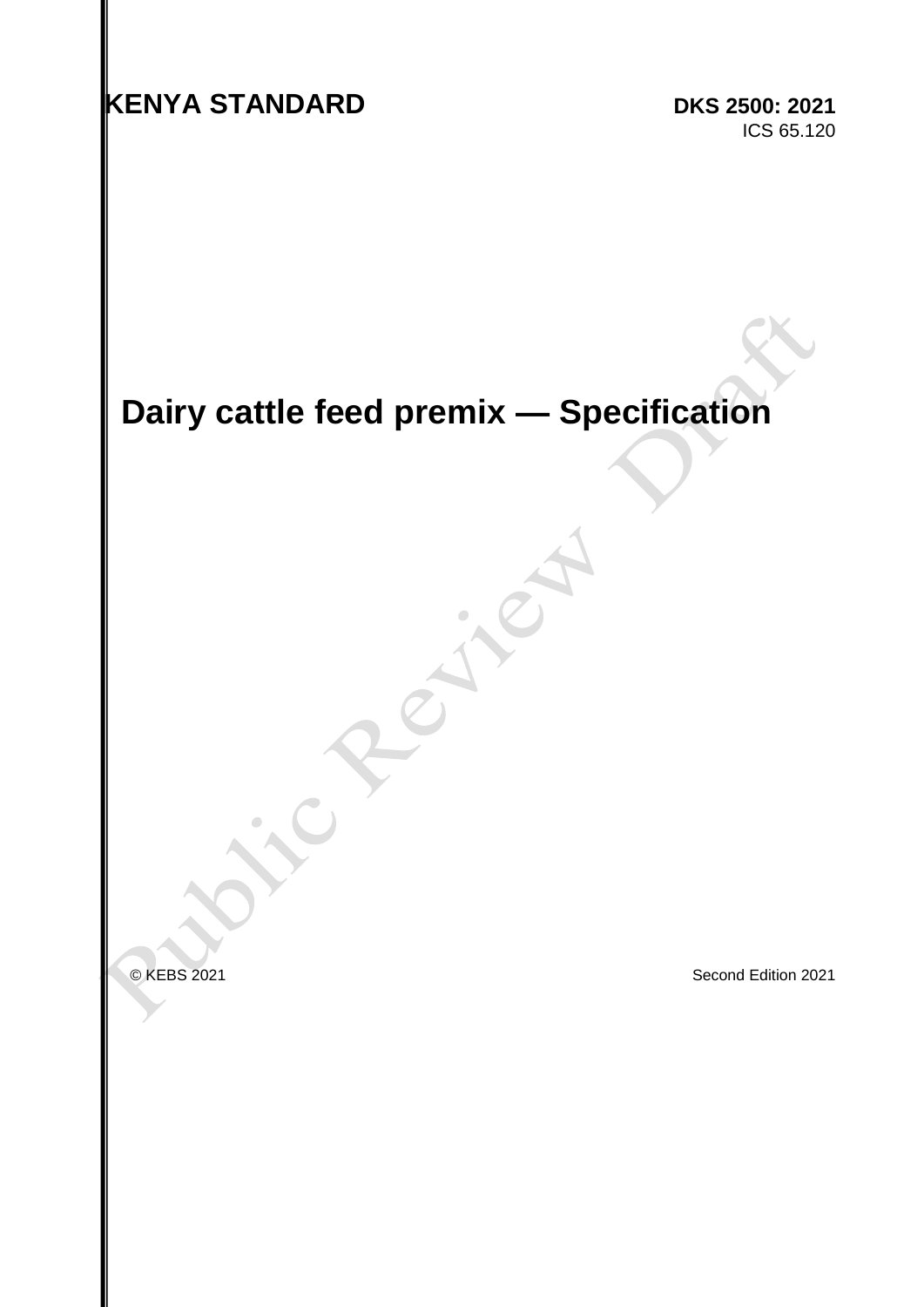# **DKS 2500: 2021**

# **TECHNICAL COMMITTEE REPRESENTATION**

The following organizations were represented on the Technical Committee:

Ministry of Agriculture Livestock and Fisheries — Directorate of Livestock Production Directorate of Veterinary Services Kenyatta University — Department of Animal Science Kenya Agricultural and Livestock Research Organization (KALRO) Kenya Industrial Research and Development Institute (KIRDI) National Public Health Laboratories Unga Farm Care E.A. Ltd. Mombasa Maize Millers Ltd Modern Ways Ltd. Pet Pal Ltd Animix Ltd Consumer Information Network Association of Kenya Feed Manufacturers — AKEFEMA Government Chemist's Department Pioneer Feeds Ltd. Pembe Feeds Bureau Veritas Kenya Ltd Polucon Services (K) Ltd Lunadka Ltd – East Africa Essential Drugs Ltd. Kenya Bureau of Standards ― Secretariat

# **REVISION OF KENYA STANDARDS**

In order to keep abreast of progress in industry, Kenya Standards shall be regularly reviewed. Suggestions for improvements to published standards, addressed to the Managing Director, Kenya Bureau of Standards, are welcome.

© *Kenya Bureau of Standards,* 2021

*Copyright. Users are reminded that by virtue of Section 25 of the Copyright Act, Cap. 12 of 2001 of the Laws of Kenya, copyright subsists in all Kenya Standards and except as provided under Section 26 of this Act, no Kenya Standard produced by Kenya Bureau of*  Standards may be reproduced, stored in a retrieval system in any form or transmitted by any means without prior permission in writing *from the Managing Director.*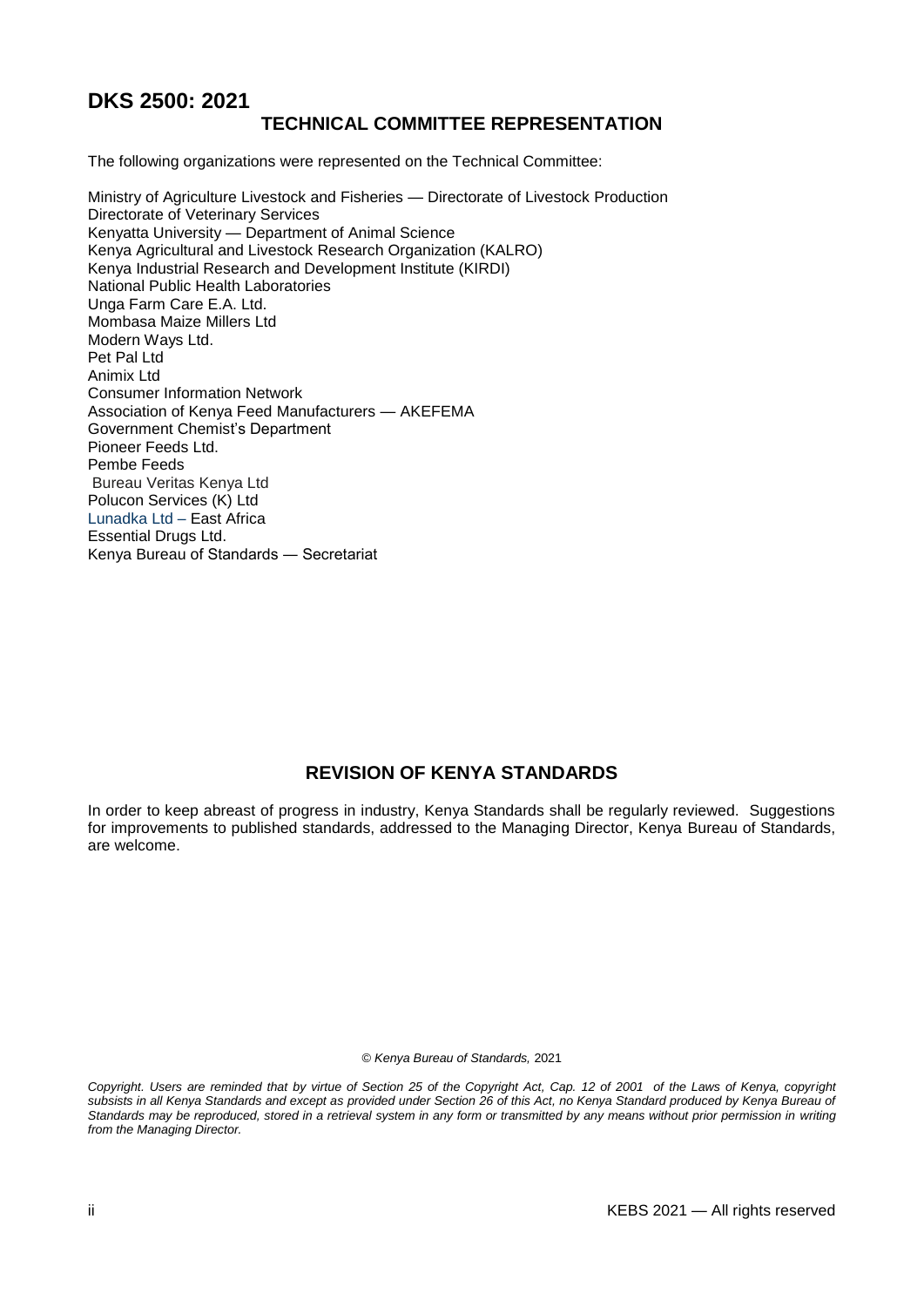# **Dairy cattle feed premix — Specification**

# **KENYA BUREAU OF STANDARDS (KEBS)**

**Head Office:** P.O. Box 54974, Nairobi-00200, Tel.: (+254 020) 605490, 602350, Fax: (+254 020) 604031 E-Mail: info@kebs.org, Web:http://www.kebs.org

Tel.: (+254 041) 229563, 230939/40 Tel.: (+254 057) 23549, 22396 Tel.: (+254 051) 210553, 210555 Fax: (+254 041) 229448

P.O. Box 99376, Mombasa-80100 P.O. Box 2949, Kisumu-40100 P.O. Box 2138, Nakuru-20100

**Coast Region Coast Region Lake Region Rift Valley Region**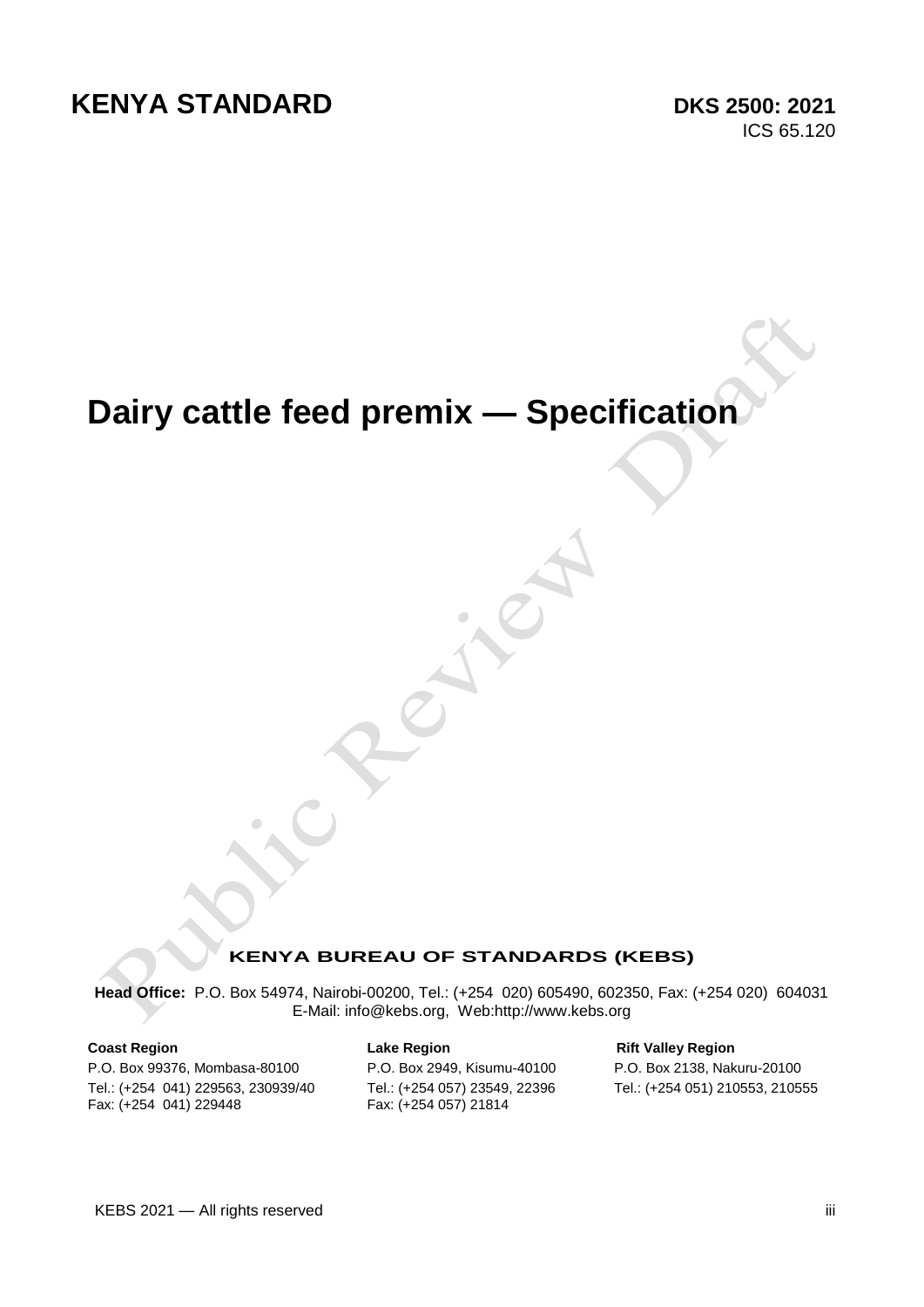# **DKS 2500: 2021 Foreword**

This Kenya Standard was prepared by Animal Feeds Technical Committee under the guidance of the Standards Projects Committee, and it is in accordance with the procedures of the Kenya Bureau of Standards.

Animal mineral and vitamin requirements vary from herd to herd and group to group depending on physiological status and seasonality. Appropriate levels of vitamins and minerals impact energy and fat metabolism, immunity, health and lameness, feed intake and animal productivity. Many factors influence vitamin and mineral availability and utilization.

The animal feed manufacturing industry in Kenya has continued to utilize animal premixes that are either imported whole (ready for use) or locally re-constituted in our factories without clear guidelines on specifications on nutrient requirements for the premixes. In view of the above, it has become necessary to develop standards for animal feed premixes for use in compounding animal feeds in Kenya. It is expected that such an attempt could facilitate increased trade volumes as well as create a vibrant and competitive animal feed manufacturing industry in the region.

During the preparation of this standard, reference was made to the following document:

KS EAS 75: 2019, Cattle feed supplements — Specification.

Acknowledgement is hereby made for the assistance derived from this source.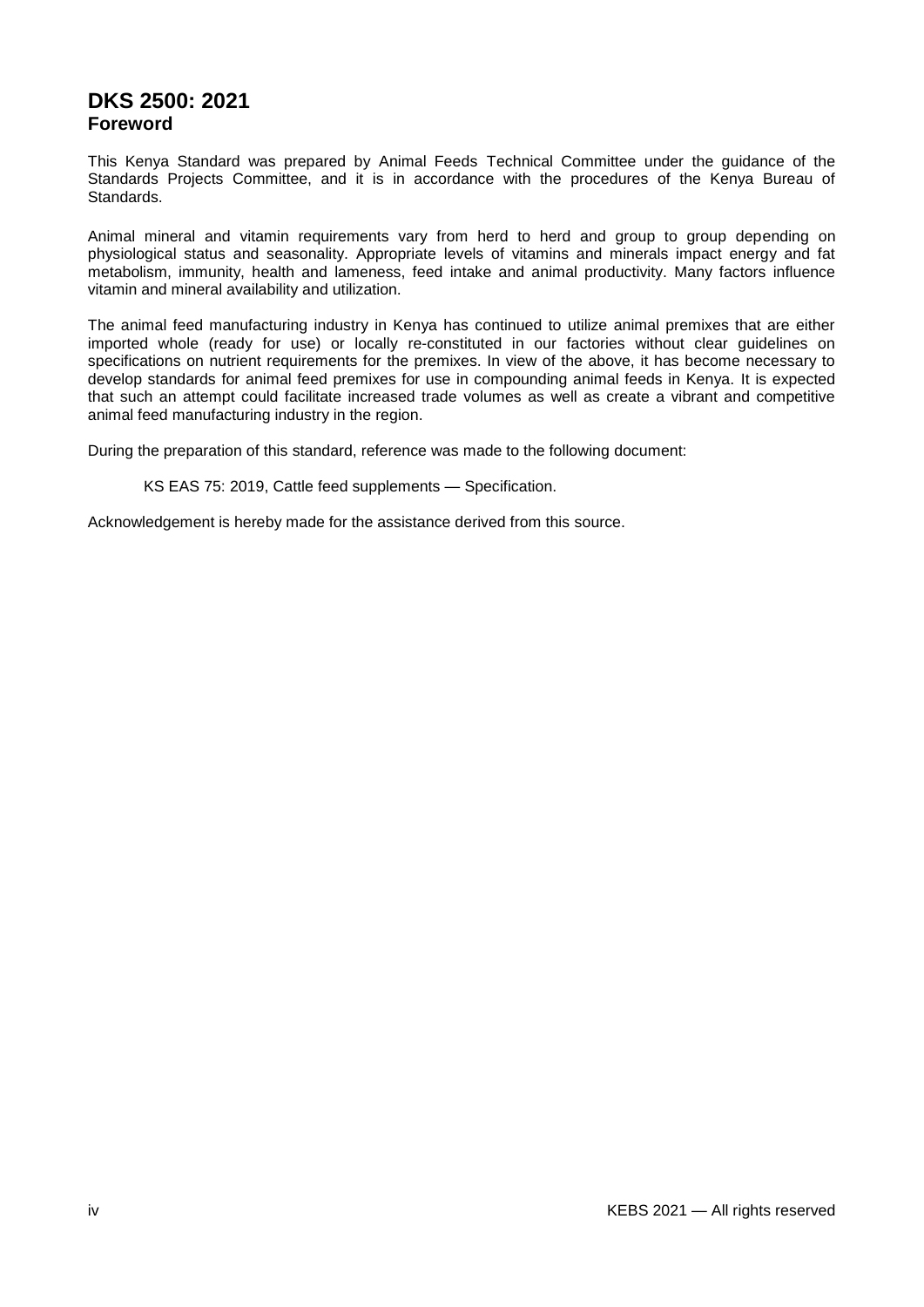# **KENYA STANDARD DKS 2500: 2021**

# **Dairy cattle feed premix — Specification**

# **1 Scope**

This Kenya Standard specifies requirements for compounded dairy cattle feed premix used in animal feeds.

# **2 Normative references**

The following documents are referred to in the text in such a way that some or all of their content constitutes requirements of this document. For dated references, only the edition cited applies. For undated references, the latest edition of the referenced document (including any amendments) applies.

ISO 6497, *Animal feeding stuffs — Sampling*

ISO 13903, *Animal feeding stuffs — Determination of amino acids content*

ISO 14565, *Animal feeding stuffs — Determination of vitamin A content — Method using highperformance liquid chromatography*

# **3 Terms and definitions**

For the purposes of this document, the following terms and definitions apply.

#### **3.1**

#### **[premix](http://en.engormix.com/MA-feed-machinery/topics/feed-processing-manufacturing_t364-p1.htm)**

is a concentrated mixture of vitamins, trace minerals and diluents. It may contain other feed additives such as amino acids or medicaments

# **3.2**

#### **compound feeds**

is a mixture of feedstuffs blended from various raw materials and additives as a concentrate that provides part of the ration (energy, protein, trace elements) for dairy cattle

# **4 Requirements**

# **4.1 Description**

Premix shall be a fine powder, granular or liquid concentrate.

#### **4.2 Quality requirements**

**4.2.1** The premix shall be free from harmful constituents, metallic objects, adulterants, moulds, pathogenic micro-organisms or insect infestation and free from fermented, musty, rancid or uncharacteristic odour.

**4.2.2** The animal feed premix shall contain levels of nutrients as stipulated in Table 1.

KEBS 2021 — All rights reserved 1 and 2008 1 and 2008 1 and 2008 1 and 2008 1 and 2008 1 and 2008 1 and 2008 1 and 2008 1 and 2008 1 and 2008 1 and 2008 1 and 2008 1 and 2008 1 and 2008 1 and 2008 1 and 2008 1 and 2008 1 a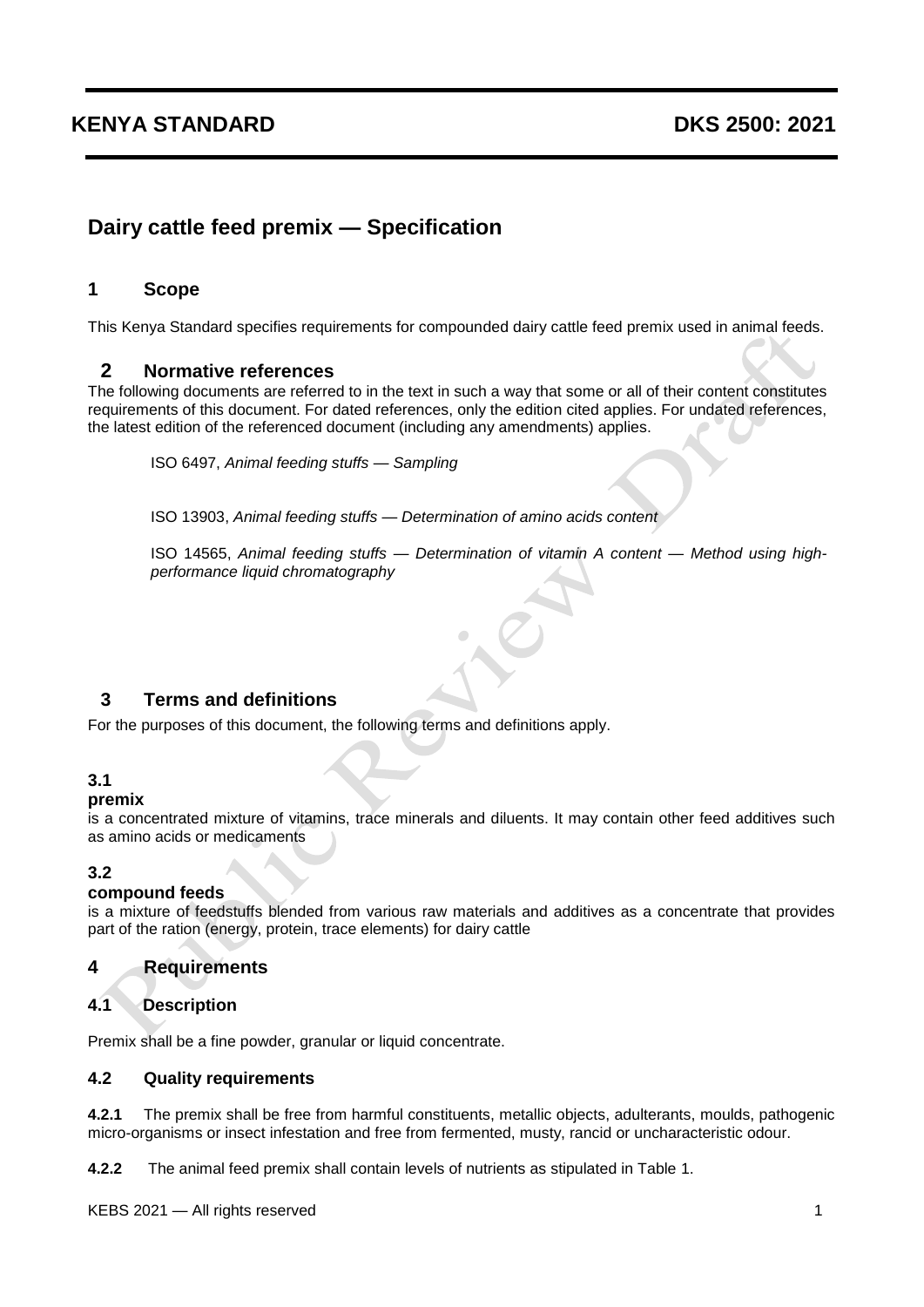| <b>SL No</b>                                                                                                                                                                        | <b>Nutrients</b> | <b>Requirements</b> | <b>Test method</b> |  |  |
|-------------------------------------------------------------------------------------------------------------------------------------------------------------------------------------|------------------|---------------------|--------------------|--|--|
|                                                                                                                                                                                     | Manganese (min.) | 20,000 mg/kg        |                    |  |  |
| ii)                                                                                                                                                                                 | Zinc (min.)      | 40,000 mg/kg        | AOAC <sup>a</sup>  |  |  |
| iii)                                                                                                                                                                                | Cobalt (min.)    | $100$ mg/kg         |                    |  |  |
| iv)                                                                                                                                                                                 | Copper (min.)    | 10,000 mg/kg        |                    |  |  |
| V)                                                                                                                                                                                  | lodine (min.)    | 800 mg/kg           |                    |  |  |
| vi)                                                                                                                                                                                 | Selenium (min.)  | 10 mg/kg            |                    |  |  |
| a Association of Official Analytical Chemists Methods.                                                                                                                              |                  |                     |                    |  |  |
| NOTE 1 The above levels must be attained by inclusion at 1 kg per metric tonne of feed. Premixes<br>labelled at different inclusion rate must contain a pro rata level of nutrient. |                  |                     |                    |  |  |
| NOTE 2 Vitamin B $_{12}$ may substitute cobalt at a minimum rate of 3000 µg/kg to represent 100 mg/kg of<br>cobalt with no upper limit.                                             |                  |                     |                    |  |  |

# **Table 1 Minimum levels of Trace Minerals in dairy cattle feed premix**

# **5 Packaging and labelling**

#### **5.1 Packaging**

**5.1.1** Dairy cattle feed premix for sale shall be packed in containers which are of sufficient strength and sufficiently sealed so as to withstand reasonable handling without tearing, bursting or falling open during normal handling and transportation.

**5.1.2** Each container for feed premix shall be clean and free from visible indications of contamination, infection and insect infestation.

# **5.2 Labelling**

The packages shall be securely closed and marked with the following information:

- i) Name of product;
- ii) Category of animals for which it is intended;
- iii) Net weight of the product;
- iv) Batch number;
- v) Name and physical address of the manufacturer;
- vi) Date of manufacture and expiry;
- vii) Nutrient declaration;
- viii) Instructions for use and storage.

#### **6 Sampling**

Representative samples shall be drawn in accordance with ISO 6497.